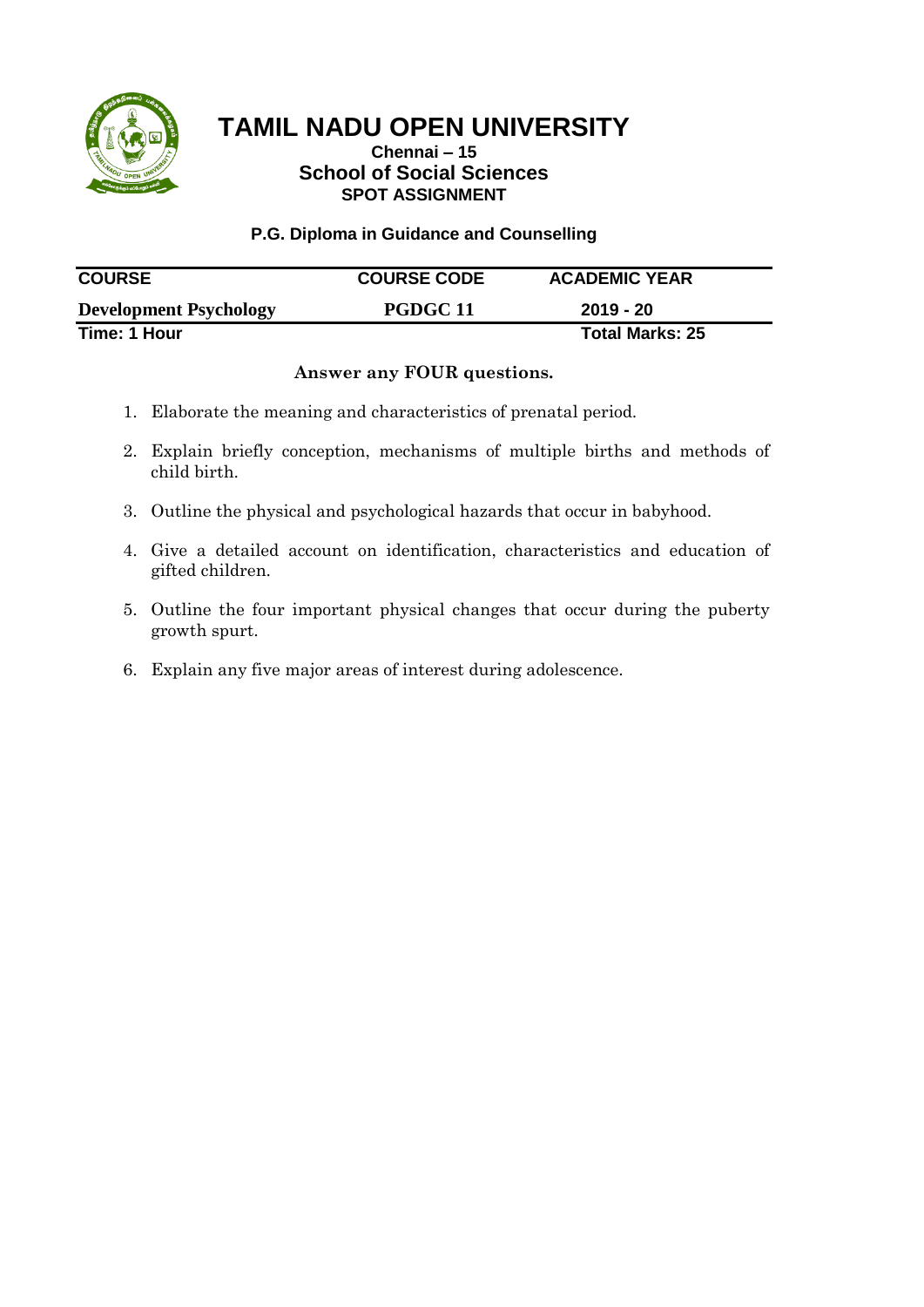

## **Chennai – 15 School of Social Sciences SPOT ASSIGNMENT**

## **P.G. Diploma in Guidance and Counselling**

| <b>COURSE</b>                                     | <b>COURSE CODE</b> | <b>ACADEMIC YEAR</b>   |
|---------------------------------------------------|--------------------|------------------------|
| <b>Psychopathology and Mental Health PGDGC 12</b> |                    | 2019 - 20              |
| Time: 1 Hour                                      |                    | <b>Total Marks: 25</b> |

- 1. Elucidate Jung's perspective on the development of personality.
- 2. Explain the key concepts in Adlerian theory of personality.
- 3. Outline the therapeutic process and techniques proposed by Erikson.
- 4. Discuss the effects of emotion on personality.
- 5. Highlight the influence of family on personality development.
- 6. Write in detail about the sources and management of emotional stress.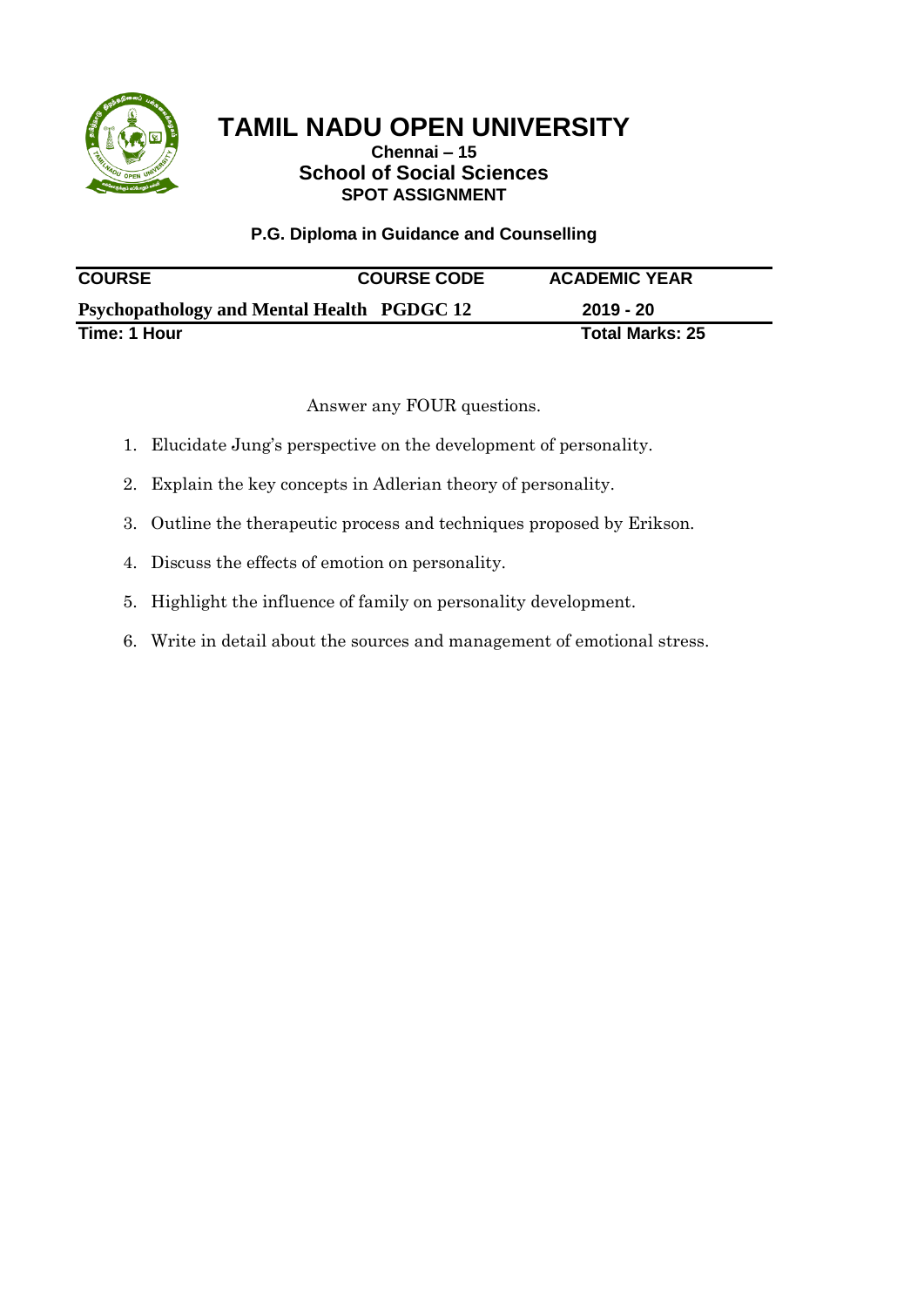

## **Chennai – 15 School of Social Sciences SPOT ASSIGNMENT**

### **P.G. Diploma in Guidance and Counselling**

| <b>COURSE</b>                                            | <b>COURSE CODE</b> | <b>ACADEMIC YEAR</b>   |
|----------------------------------------------------------|--------------------|------------------------|
| <b>Fundamentals of Guidance and Counselling PGDGC 13</b> |                    | 2019 - 20              |
| Time: 1 Hour                                             |                    | <b>Total Marks: 25</b> |

- 1. Explain directive and non-directive approaches to counselling and specify theirmerits.
- 2. Outline the assumptions and techniques of REBT.
- 3. What is transactional analysis? Explain its value as therapeutic technique.
- 4. Bring out the need for employee counselling and methods used in it.
- 5. Elucidate the theories of career choice.
- 6. Chalk out a program for educational guidance in schools.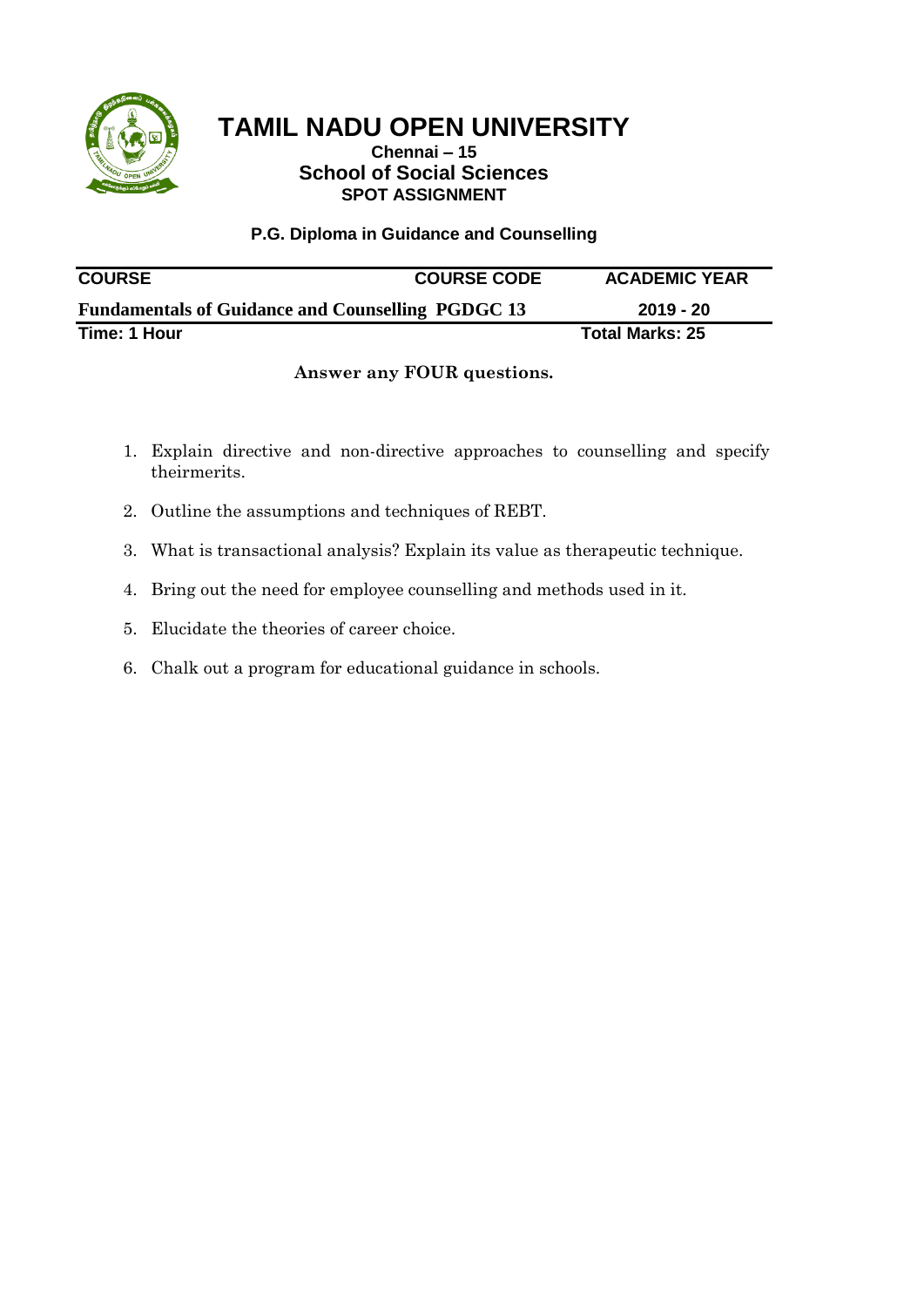

## **Chennai – 15 School of Social Sciences SPOT ASSIGNMENT**

### **P.G. Diploma in Guidance and Counselling**

| <b>COURSE</b>                                       | <b>COURSE CODE</b> | <b>ACADEMIC YEAR</b> |
|-----------------------------------------------------|--------------------|----------------------|
| <b>Counselling Techniques and Practice PGDGC 14</b> |                    | 2019 - 20            |
| Time: 1 Hour                                        |                    | Total Marks: 25      |

- 1. Describe the desirable characteristics of a counsellor.
- 2. Elaborate counselling as a profession and the functions of a counsellor.
- 3. Explain the various stages of counselling.
- 4. Discuss the theoretical considerations and rationale behind group counselling.
- 5. Elucidate the techniques of counselling interview.
- 6. Highlight the importance of communication in counselling interviews and specify its forms.